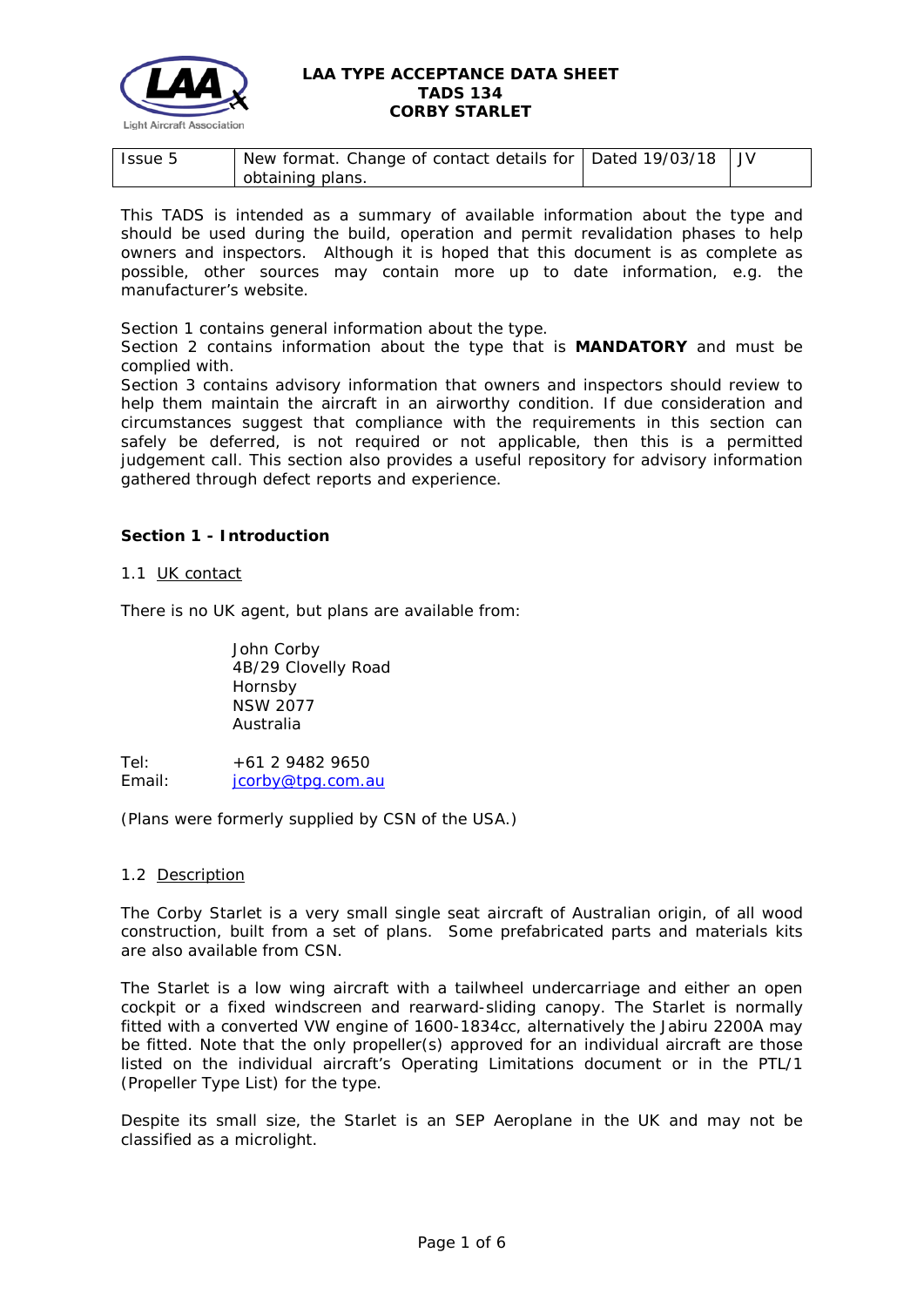

Although designed as a semi-aerobatic aircraft, the Starlet is not cleared for aerobatics or spinning in the UK due to not being designed to UK aerobatic strength requirements or recommended by the designer for intentional spinning.

# **Section 2 – Mandatory information for owners, operators and inspectors**

At all times, responsibility for the maintenance and airworthiness of an aircraft rests with the owner. Condition No 3 of a Permit to Fly requires that: *"the aircraft shall be maintained in an airworthy condition".* 

# 2.1 Fast Build Kit 51% Compliance

Not applicable – plans built aircraft.

# 2.2 Build Manual

Starlet 'Supplementary Building Notes' plus construction drawing set provides all required information, consisting of the following:

- 
- Drawing: 1. Three View General Arrangement Drawing
	- 2. Perspective Cutaway and Design Summary
	- 3. Fuselage Frame Assembly
	- 4. Fuselage Bulkheads and Formers
	- 5. Fuselage General Assembly
	- 6. Control System Layout
	- 7. Powerplant Installation Misc. Details<br>7A Powerplant Installation Misc. Details
	- Powerplant Installation Misc. Details
	- 7C. Hapi Engine Installation Misc. Details
	- 8. Wing General Assembly
	- 9. Wing Aileron Ribs
	- 10. Wing Spars Attach Fittings
	- 11. Aileron Construction Controls Installation
	- 12. Horizontal Tailplane Construction
	- 13. Vertical Tailplane Construction<br>14. Main Landing Gear Constructio
	- Main Landing Gear Construction Assembly
	- 15. M.G.L. Beam, Tailwheel Details
	- 16. Alternate One-Piece Wing Spar
	- 17. Fuel Tank Misc. Details

### 2.3 Build Inspections

Build inspection schedule 1 (wooden aircraft). Inspector approval codes A-A or A-W. Inspector signing off final inspection also requires 'first flight' endorsement.

### 2.4 Flight Manual

None available. Pilot's Notes provided with plans set.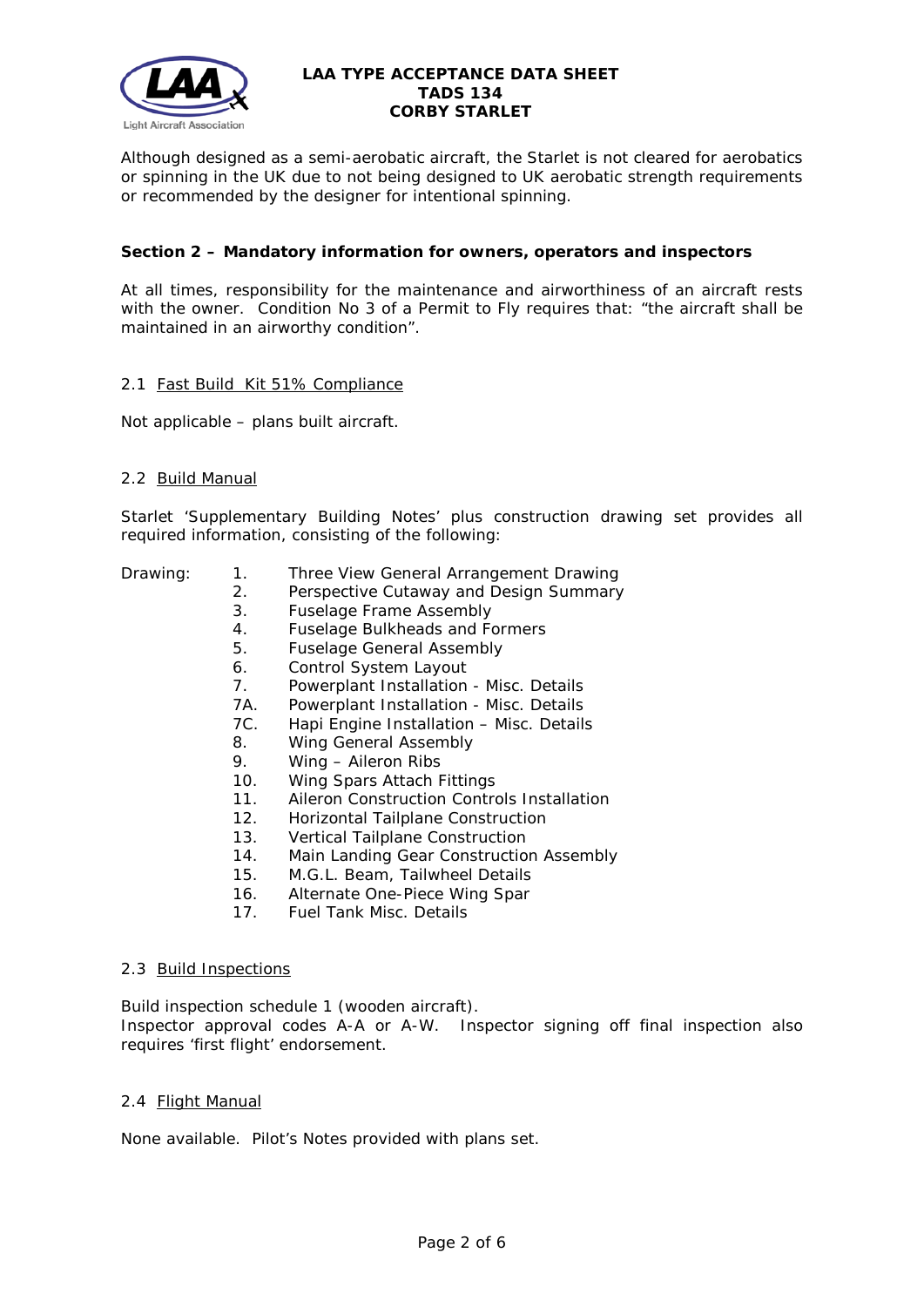

# 2.5 Mandatory Permit Directives

None applicable specifically to this aircraft type but check the LAA website for MPDs that are non-type specific  $(TL2.22)$ .

# 2.6 LAA Required Modifications (including LAA issued AILs, SBs, etc)

None.

### 2.7 Additional engine operating limitations to be placarded or shown by instrument markings

Notes:

- Refer to the engine manufacturer's latest documentation for the definitive parameter values and recommended instruments.
- Where an instrument is not fitted, the limit need not be displayed.

| With VW: | Max CHT: 225C Max                       |
|----------|-----------------------------------------|
|          | EGT: 800C Max                           |
|          | Oil temp: 90C Max                       |
|          | Oil pressure Min 2.5 Kg/sq cm @3000 RPM |
|          |                                         |

With Jabiru 2200A: Max CHT: 210C Oil temp: 50-110C Oil pressure 125-525 kPa @3100 RPM

### 2.8 Control surface deflections

| Ailerons  | Up: $15^\circ$    |
|-----------|-------------------|
|           | Down: $15^\circ$  |
| Elevators | Up: $30^\circ$    |
|           | Down: 20°         |
| Rudder    | Left: $25^\circ$  |
|           | Right: $25^\circ$ |

### 2.9 Operating Limitations and Placards

(Note that the wording on an individual aircraft's Operating Limitations document takes precedence, if different.)

- 1. Maximum number of occupants authorised to be carried: One
- 2. The aircraft must be operated in compliance with the following operating limitations, which shall be displayed in the cockpit by means of placards or instrument markings:
	- 2.1 Aerobatic Limitations Aerobatic manoeuvres are prohibited. Intentional spinning is prohibited.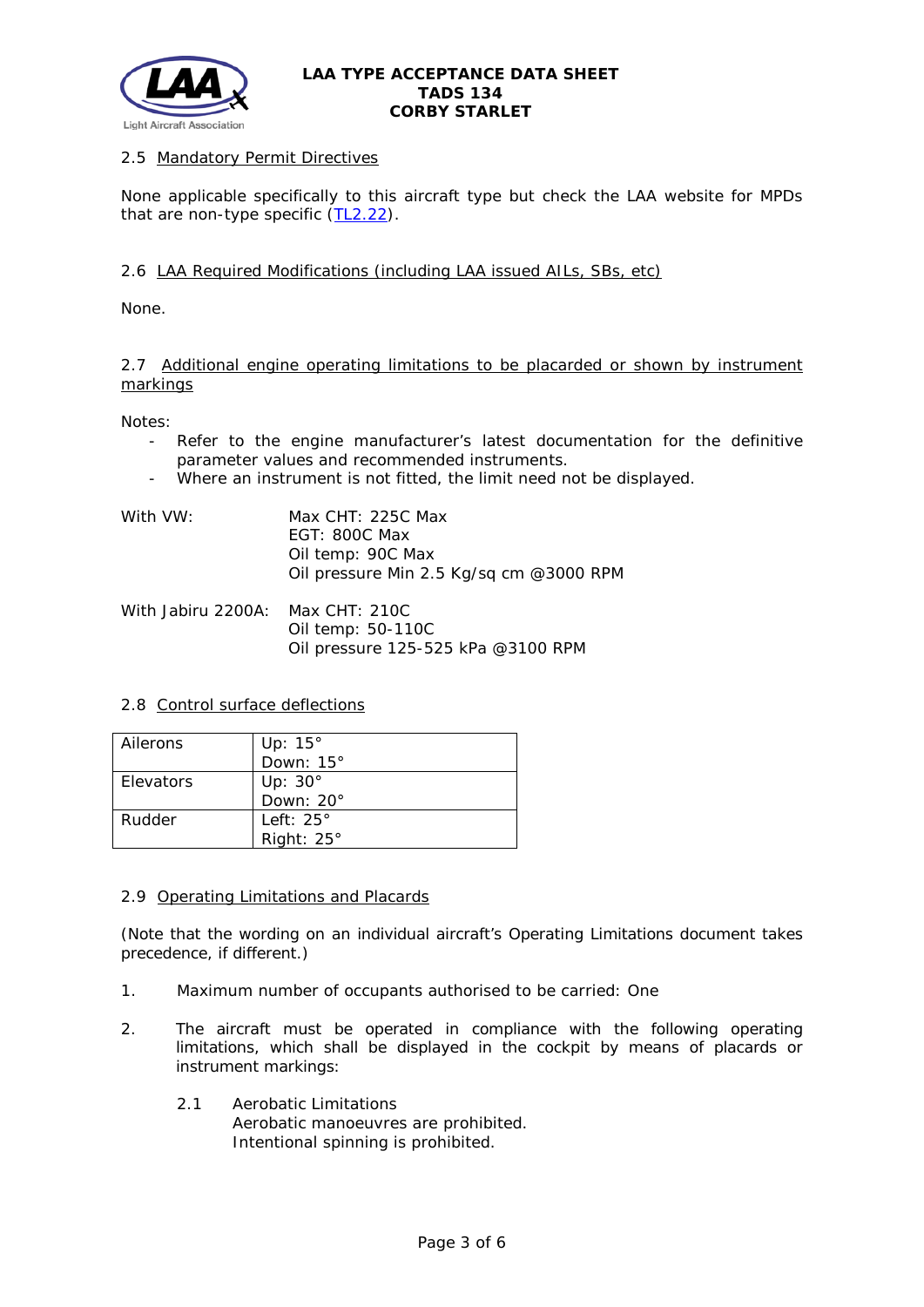

- 2.2 Loading Limitations Maximum Total Weight Authorised: 700 lbs (750 lbs with structural reinforcements, applicable to one-piece wing spar version only) CG Range: 220 mm to 299 mm aft of datum Datum Point is: leading edge of the wing at the root.
- 2.3 Engine Limitations Maximum Engine RPM: 3300 (Jabiru and most VW conversions)
- 2.4 Airspeed Limitations Maximum Indicated Airspeed  $(V_{NE})$ : 138 knots
- 2.5 Other Limitations The aircraft shall be flown by day and under Visual Flight Rules only. Smoking in the aircraft is prohibited.

Additional Placards:

"Occupant Warning - This Aircraft has not been Certificated to an International Requirement"

A fireproof identification plate must be fitted to fuselage, engraved or stamped with aircraft's registration letters.

# 2.10 Maximum permitted empty weight

Fuel tank contents may vary slightly between examples so it is not possible to define a universal maximum empty weight. With full fuel tank, aircraft must be able to carry a pilot weighing 170 lbs without exceeding max permitted gross weight.

# **Section 3 – Advice to owners, operators and inspectors**

### 3.1 Maintenance Manual

Nil known. In the absence of a manufacturer's schedule, consult LAMS schedule. For Jabiru engine, refer to engine manufacturer's maintenance schedule.

# 3.2 Standard Options

- 1. Open cockpit or sliding canopy
- 2. One-piece or two-piece wing
- 3. VW or Jabiru engine
- 4. Structural reinforcements to one-piece spar version to allow increased max gross weight of 750 lbs
- 5. Variations to wing and undercarriage position on fuselage to suit weight of engine installation (dimension K on fuselage drawings)
- 6. Alternative VW engine installation with modified firewall and steel tube engine mount, to accommodate engines with accessory cases, e.g. HAPI, Dieh,l etc. Also drawing number 7C sheet 2 showing alternative kinked lower diagonal in engine mount to accommodate 'Dragonfly' type inlet manifold.
- 7. Seat back bulkhead moved back 2" for greater cockpit space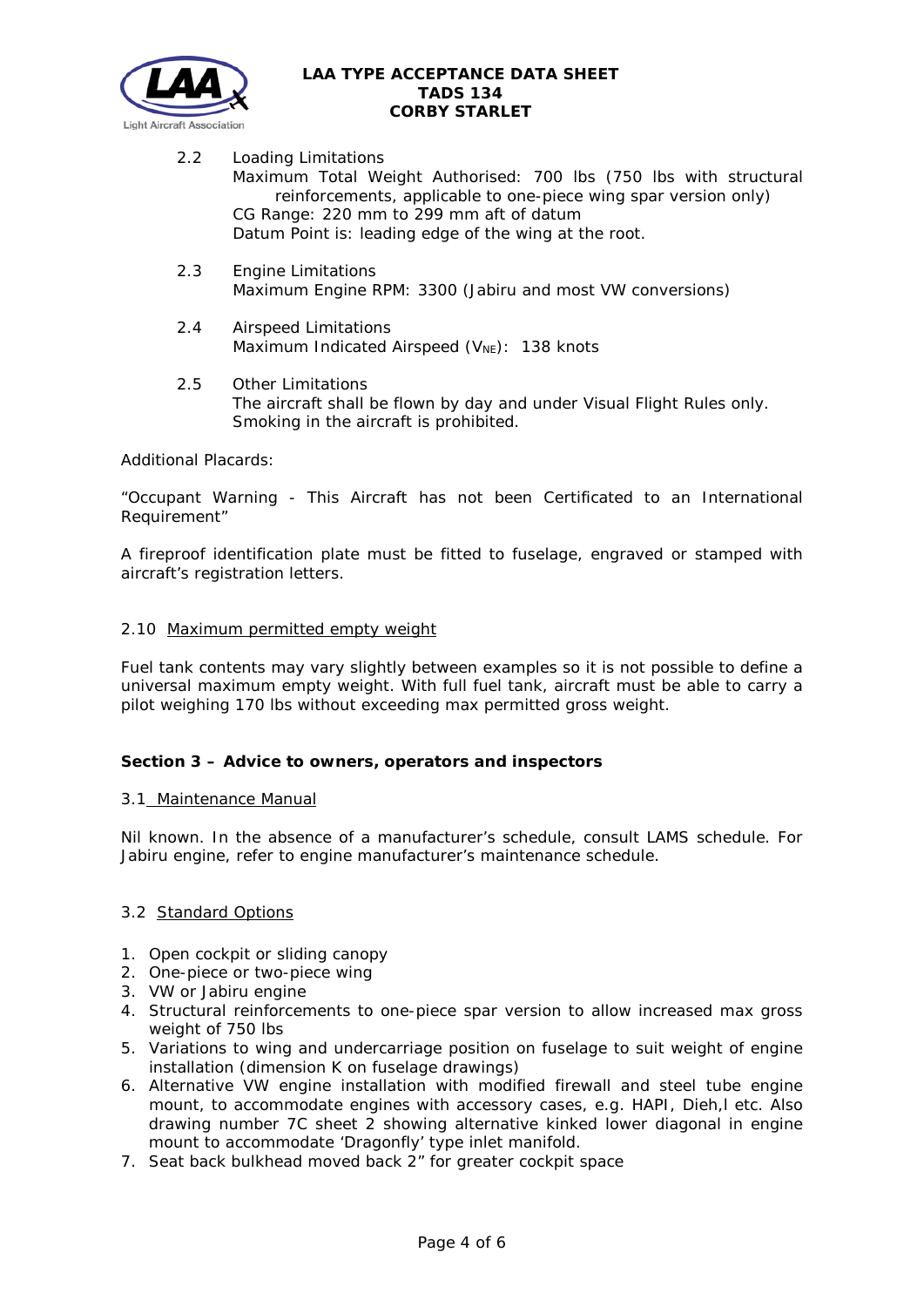

# 3.3 Manufacturer's Information (including Service Bulletins, Service Letters, etc)

In the absence of any over-riding LAA classification, inspections and modifications published by the manufacturer should be satisfied according to the recommendation of the manufacturer. It is the owner's responsibility to be aware of and supply such information to their Inspector.

- SL99/1 Spinner installation and maintenance check for cracks or other signs of distress at each pre-flight check, check tighten screws every 50 flying hours and dismantle and check at each 100 flying hours.
- SB99/1 Main landing gear bolt inspection and replacement at each 300 landings.

The Corby Starlet newsletter available from CSN provides much detailed advice on building and operating Starlets, including the above service information. Builders and owners are strongly advised to purchase back issues and subscribe to CSN newsletter.

# 3.4 Special Inspection Points

- Avoid adding extra weight at all costs.
- With VW engine, design of conversion to be agreed with LAA Engineering as there is no standard design of VW conversion. 'Peacock' VW conversion drawings are available from LAA Engineering, but these drawings are now many years old and not all parts called up are still available. Dual ignition system (of an accepted type) required. LAA VW Engine Build checklist to be completed during build up of engine to record critical measurements. Refer to SPARS section on VW engines. With 1834 conversion, oil cooler will almost certainly be required, and careful ducting to achieve adequate cylinder cooling. Compression ratio must be set up (usually no more than 8.0:1) using choice of cylinder base shims if required. With 1834cc conversions, failing to use base shims usually results in excessively high compression ratio and consequent excessively short engine life.
- With VW conversion, if gravity feed is used, check gravity flow from downstream side of carburettor float valve (by removing float chamber bowl or float chamber drain plug) rather than at carburettor fuel inlet. If an automotive carburettor (eg Stromberg CD150) is used with gravity feed, the carburettor float valve is often found to provide inadequate or very marginal flow. This is because automotive carburettors are set up for use with a pump-fed installation not gravity feed. The fuel pressure from a pump allows a carb float jet of only about 1.5 mm diameter to be used, this restricts the flow too much with the much lesser fuel pressure in a typical gravity fed system. This is a common cause of lean running and engine failure. This is cured by fitting a larger diameter jet to the float valve, (typically 2.5 to 3mm diameter) or carefully opening up the existing jet and lapping it in with a household brass polish. CSN 116 refers.
- With VW engine, quality of fit of propeller hub on crankshaft nose is critical to security of propeller mounting in flight.

### 3.5 Special Test Flying Issues

- Adequacy of engine cooling.
- The Starlet is very responsive, with very powerful controls, especially the rudder. Particular care required with directional control on the ground until the quick response rate has been mastered, especially on tarmac or in crosswinds. The